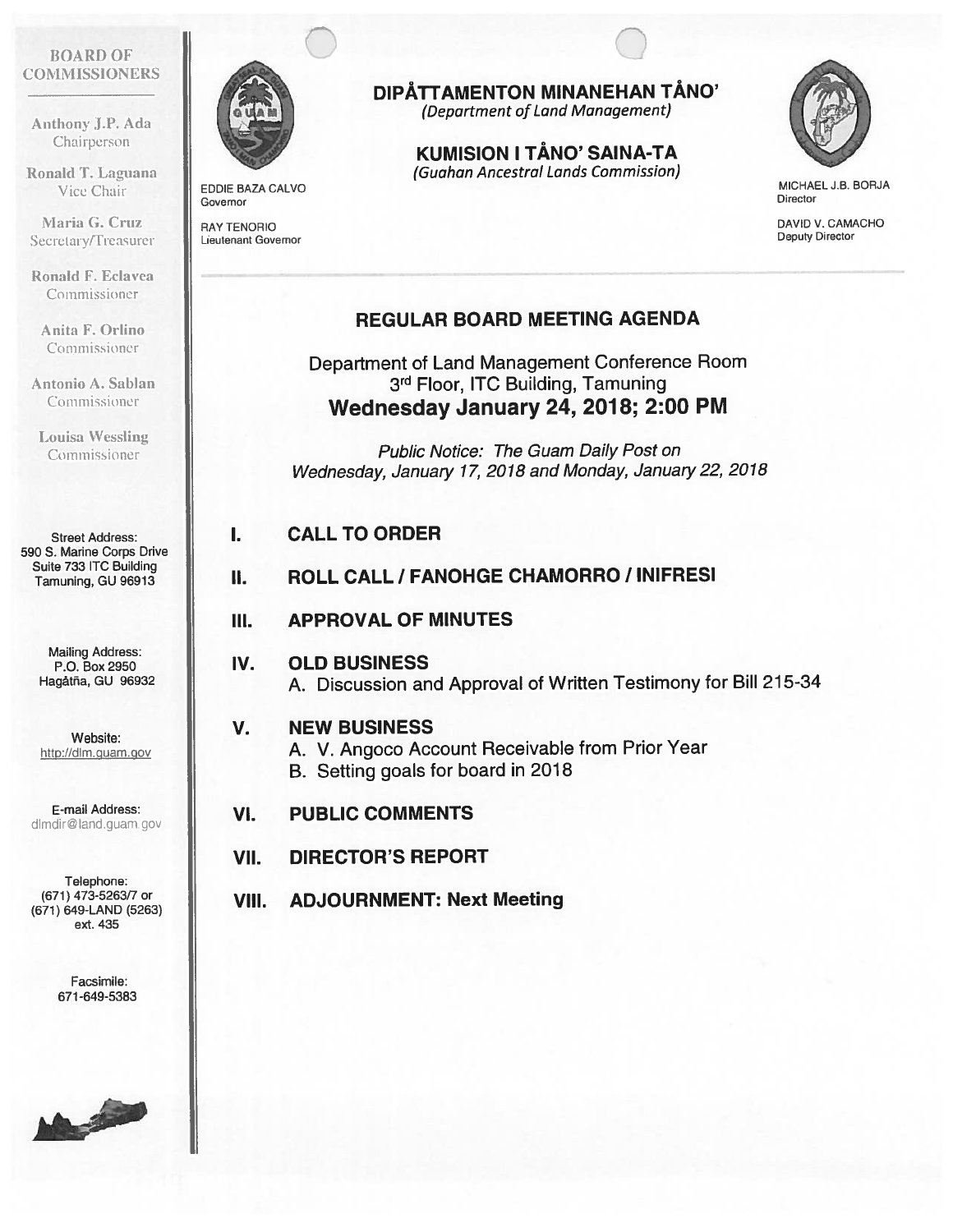

# GUAM ANCESTRAL LANDS COLMISSION a division of the

# DEPARTMENT OF LAND MANAGEMENT



Eddie Baza Calvo Governor

Ray Tenorio Lieutenant Governor Michael J.B.Borja Director

David V. Camacho Deputy Director

In compliance with Public Law 24-109,

### Guam Ancestral Lands Commission

Published the

Public Meeting Announcement

For

# Wednesday. January 24, 2018

in the

## Guam Daily Post on Wednesday, January 17, and Monday, January 22, of 2018

Attached are <sup>p</sup>hoto copies of the published GALC Meeting Notices

ITC Building, Dept. of Land Management Office, 3<sup>rd</sup> floor, West Wing | P.O. Box 2950, Hagåtña, Guahan 96932 Tel: (671) 649-5263 ext. 432/435 | Fax: (671) 649-5383 Website: http://dlm.guam.gov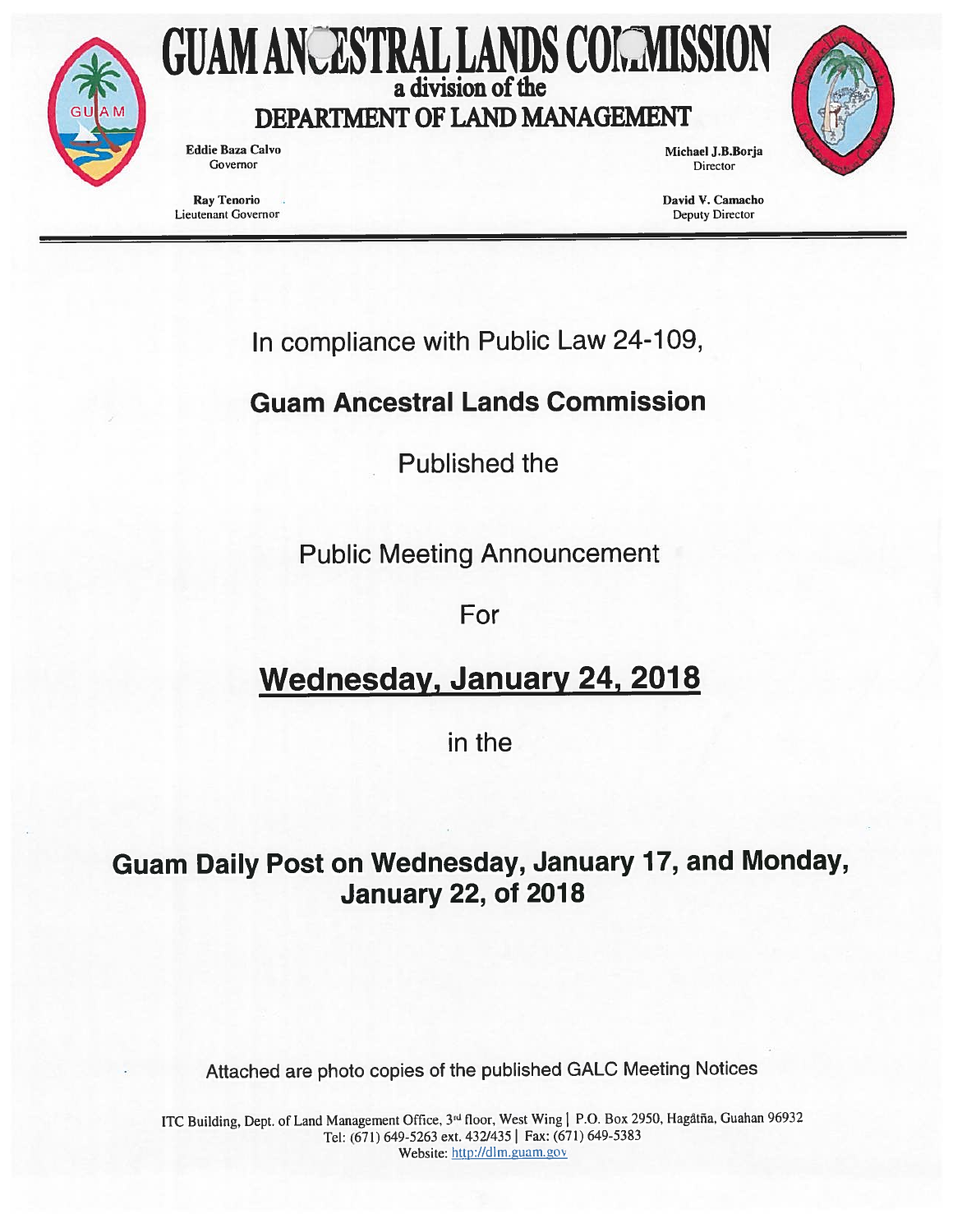I LOCAL Psst! Hafa? You're in the Local section of the Post -- the news that concerns you the most. Do you have a news tip? Feel free to en

# 3-52s are back at Andersen **TANTA** C

Z2/V \_ **STRATOFORTRESS:** A U.S. Air Force B-52 Stratofortress bomber lands at Andersen Air Force Base yesterday. The Stratoforfress is one of six U.S.<br>Air Force B-52H Stratofortress bombers and approximately 300 airmen from Barks

#### FALSE ALARM continued from page 1

taneous mass text capability is not a component of (Guam's) telecommuni cation companies at this time."

**Holland** 

During the October test, Bias explained, the message went out in batches, some customers received it within minutes, but others didn't get the message until hours later.

"So it wasn't an instantaneous message,' she said.

Bias said emergency agencies are continuing to work with Guam's tele corns to create a system that allows for the instantaneous dispatch of a "one-to many... cell broadcast or wireless emergency alert," but they're not there yet.

"A viable solution requires funding from both GHS/OCD, as well as the local telecommunication companies, said Bias, and they are working on find ing that funding.

Guam's own false alarm

Although the kind of mass-text mishap that occurred in Hawaii is not yet possible here, Guam did have its own false alarm incident last year. An employee at K5TO triggered the

emergency broadcast system shortly after midnight on Aug. 15. <sup>A</sup> warn ing went out to radio and TV stations declaring "a civil danger" for Guam.

The message went out at the height of threats by North Korea to fire a missile at Guam and it coincided with an outage that knocked out power to several villages.

BIas said that incident was "internal to KSTO" and caused by "human error."

GHS/OCD has worked closely with KTSO, said Bias, "to ensure all stan dards are up to par with the Emergency Alert System, including direct contact with the station manager, site visits as needed and awareness of the station procedures as it relates to the Emer gency Alert System."

KSTO is still the primary licensed station authorized to conduct tests and send out emergency broadcasts on Guam using the Emergency Alert System; however, Bias said Guam Homeland Security has "a pending application with the Federal Emergency Management Agency to become an alerting authority." If approved, that would mean GHS/OCD would be able to "send out emergency alerts over multiple interfaces to include television and radio.

#### Authorizing an emergency alert

GHS/OCD currently has a 24-hour watch desk that is manned by no less than two people at all times, and "there are checks and balances in place to ensure each is performing their duties," Bias said.

The watch desk is the first to vet any emergency notification'or phone call they receive, Bias said, and the Home land Security adviser or the Office of Civil Defense administrator must approve any message before it goes out. Emergency messages are pre-scripted, approved messages that are prepared beforehand for time management, she said.

If an emergency message is approved, the watch desk has the capability of activating the All Hazards Alert Warn ing System sirens. Watch desk officers can also activate the Emergency Alert System by contacting KSTO directly.

It is Bias' responsibility to issue emer gency notifications using mass email, social media and local media.

#### **METH** continued from page 1

âf Schedule <sup>I</sup> and Schedule II controlled substances and

Plastic baggies and the \$11,446 in cash were in the purse, the court document .<br>states.

cash.

#### 'Approximately 1/4 of a pound' of meth

The baggies contained various quantities of suspected meth, which, when weighed, altogether amountedto"approximately 1/4 of a pound," accordingto the court document.<br>Mata was arrested

Mata was and charged with illegal possession of a Schedule II controlled substance; and illegal possession of a Schedule II controlled substance with the intent to distribute. (Daily Post Staff)

#### MOLESTATION continued from page <sup>1</sup>

instance of sexual miscon duct, Garrido made the girl touch his private area.

Court documents list six separate alleged inci dents after the initial sexual contact in which Garrido allegedly sexually penetrated the victim with his finger, performed other sexual acts and showed the victim pornographic material.

The defendant was'inter viewed by police, during which he allegedly admitted to several instances of crim inal sexual conduct,. court documents state.

Both charges of criminal sexual conduct are first-de gree felonies.

(Daily Post Staff)

| CHRISTIAN CONCILIATION SERVICES, INC.<br>dba: INAFA' MAOLEK CONCILISTION                      | DIPATTAMENTON NINANEHAN TANO'<br>(Department of Land Management) |                                                                                                                        |  |  |
|-----------------------------------------------------------------------------------------------|------------------------------------------------------------------|------------------------------------------------------------------------------------------------------------------------|--|--|
| STATEMENT OF REVENUE & EXPENDITURES                                                           |                                                                  | <b>KUMISION I TÂNO' SAINA-TA</b><br>(Guahan Ancestral Lands Commission)                                                |  |  |
|                                                                                               | <b>Fiscal Year</b>                                               |                                                                                                                        |  |  |
|                                                                                               | <b>Ended</b><br>9/30/2017<br>(Unaudited)                         | <b>REGULAR BOARD MEETING AGENDA</b>                                                                                    |  |  |
|                                                                                               |                                                                  | Department of Land Management Conference Room                                                                          |  |  |
| PUBLIC SUPPORT AND REVENUE<br><b>EXPENDITURES</b>                                             | \$38.512<br>58,577                                               | 3rd Floor, ITC Building, Tamuning<br>Wednesday January 24, 2018; 2:00 PM                                               |  |  |
| <b>CHANGES IN NET ASSETS</b>                                                                  | (20,065)                                                         | Public Notice: The Guam Daily Post on<br>Wednesday, January 17, 2018 and Monday, January 22, 2018                      |  |  |
| NET ASSETS AT BEGINNING OF YEAR                                                               | 70,750                                                           |                                                                                                                        |  |  |
| NET ASSETS AT END OF YEAR                                                                     | 50,685                                                           | <b>I. CALL TO ORDER</b>                                                                                                |  |  |
|                                                                                               |                                                                  | <b>II. ROLL CALL / FANOHGE CHAMORRO / INIFRESI</b>                                                                     |  |  |
|                                                                                               |                                                                  | <b>III. APPROVAL OF MINUTES</b>                                                                                        |  |  |
| STATEMENT OF FINANCIAL POSITION                                                               |                                                                  | <b>IV. LD BUSINESS</b>                                                                                                 |  |  |
| <b>ASSETS:</b>                                                                                | 52,996                                                           | A. Discussion and Approval of Written Testimony for Bill 215-34                                                        |  |  |
|                                                                                               |                                                                  | <b>V. NEW BUSINESS</b>                                                                                                 |  |  |
| <b>LIABILITIES:</b>                                                                           | 2,311                                                            | A. V. Angoco Account Receivable from Prior Year                                                                        |  |  |
|                                                                                               |                                                                  | B. Setting goals for board in 2018                                                                                     |  |  |
| <b>NET ASSETS:</b><br>Unrestricted                                                            | 50,685                                                           | <b>VI. PUBLIC COMMENTS</b>                                                                                             |  |  |
|                                                                                               | 50,685                                                           | <b>VII. DIRECTOR'S REPORT</b>                                                                                          |  |  |
| TOTAL NET ASSETS                                                                              |                                                                  | <b>VIII. ADJOURNMENT: Next Meeting</b>                                                                                 |  |  |
|                                                                                               | \$52,996                                                         |                                                                                                                        |  |  |
| This is to certify that the above Statement of Activities and Statement of Financial Position |                                                                  | Individuals requiring special accommodations, auxiliary aids or services<br>may contact Stephanie at 649-5263 ext 413. |  |  |
| are a true and accurate account of Innfa' Maolek Conciliation                                 |                                                                  | This ad paid for by Government funds.                                                                                  |  |  |

**GUAM ATIVO 1** 

POST . WEDNESDAY

**ABAUMAL** 

8102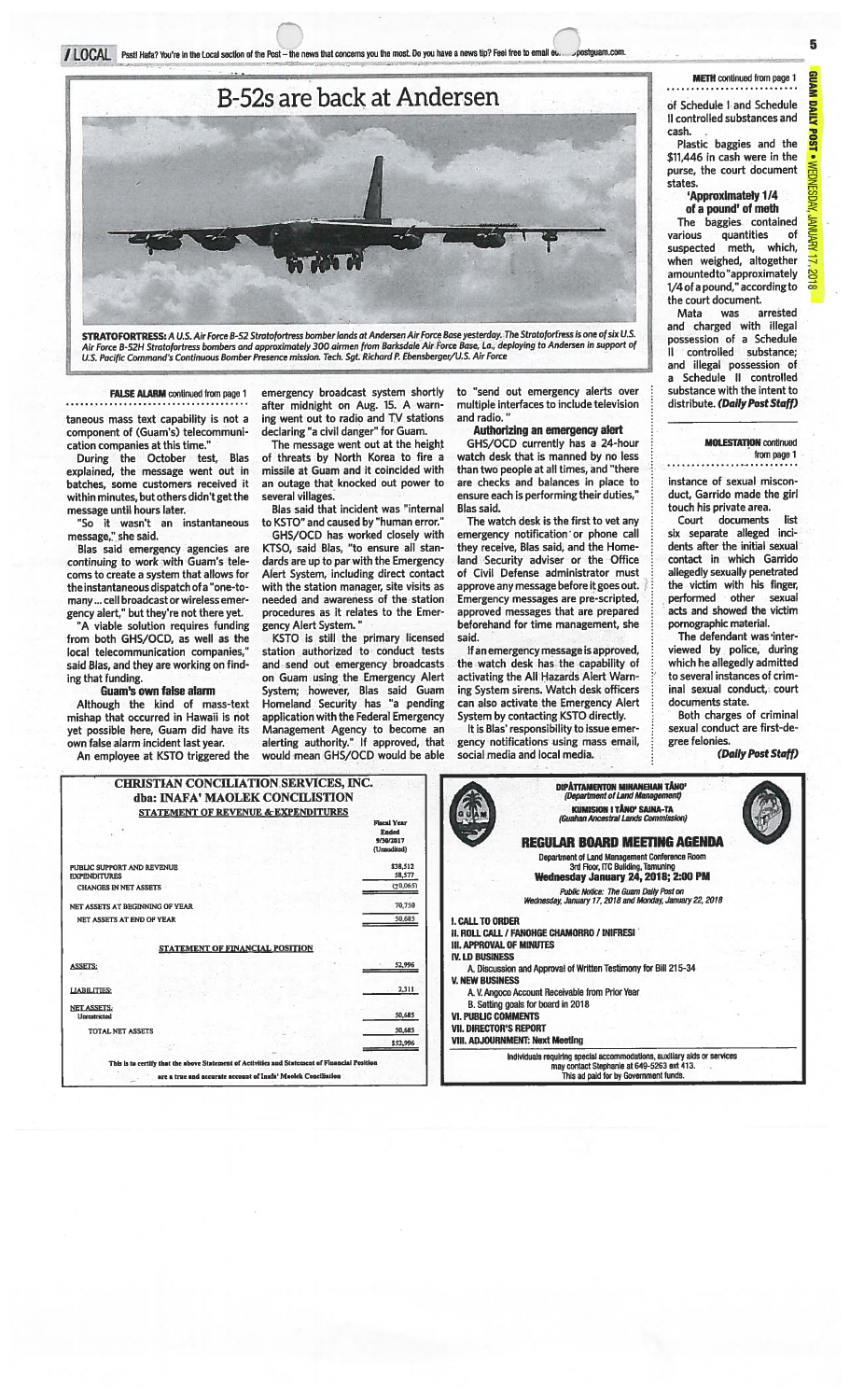# kers trade blame for shutdo

Post) – Congressional leaders in both not contain a solution for "dreamers," in September, and it is set to expire in this is? This has been going on for six<br>parties refused to budge publicly from undocumented immigrants w their political corners Saturday on the brought into the country as children, enact a legislative solution, the legislative term for a short-term for a short-term for a short-term for a short-term for a short-term for a sh Post) - Congressional leaders in both not contain a solution for "dreamers," in September, and it is set to expire in this is? I fils mas been going on for six<br>parties refused to budge publicly from undocumented immigrant

 $\overline{201}$ 22, **ANUARY** 

McConnell, R-Ky., vowed on the is the fate of thousands of young immi-<br>Senate floor late Saturday to take up a grants eligible for protection from public Saturday besides trade insults McConnell was in no mood to give

avoiding direct negotiations and bitterly shut down until we finish a negotiation ity of the negotiating group to reach an "This is the fourth time. They can't g<br>blaming each other for the impasse in on the subject of ille blaming each other for the impasse in on the subject of illegal immigation," agreement that can pass the Senate it done and they just use these CRS.<br>Sepeeches, President Trump joined the McConnell said of his Democratic an speeches. President Trump joined the McConnell said of his Democratic and House and also earn Trump's McConnell hunkered down in his fray with a series of charged tweets. counterpart, Senate Minority Leader approval. ay with a series of charged tweets. counterpart, Senate Minority Leader approval. office and played phone tag most of<br>But private glimmers of a break- Charles Schumer, D-N.Y. McConnell "The conversation that needs to the d But private glimmers of a break- Charles Schumer, D-N.Y. McConnell "The conversation that needs to the day with Trump, updating him on through were evident by late Saturday, then repeated himself: "Shutting down take place is the conversation at 1600 where things stood and projecting an

are trying to reach a deal on immigra- four leaders from Congress," said Sen. There were no substantive talks<br>tion in hopes that, after the three-week Thomas Carper, D-Del. "We can come between Schumer and McConnell. government through early February. tion in hopes that, after the three-week Thomas Carper, D-Del. "We can come between Schumer and McConnell.<br>That plan could include funding for spending deal is approved, McConnell up with That plan could include funding for spending deal is approved, McConnell up with the best compromise in the The real effort at bridging the divide<br>storm-rayaged states, reauthorization would allow it to come up for a vote

hold votes at some point in the coming intensely opposed to a short-term that he has not so far provided." That group met and was trying to weeks on a bipartisan immigration spending measure, frustrated by **Exchanging insults** advance deal that would open the demands on immigration while governnew spending plan by Monday morn- deportation under the Obama-era in brief speeches on the Senate floor Schumer any as<br>ing, or sooner, that would keep govern- Deferred Action for Childhood Arrivals or on television.

as moderate Democrats and Republi-<br>as moderate Democrats and Republi-<br>can began through were evident by late Saturday, then repeated himself: "Shutting down take place is the conversation at 1600 where things stood and pro cans began to rally behind a new short-<br>term funding proposal to reopen the are trying to reach a deal on immigra- four leaders from Congress," said Sen. There were no substantive talks

WASHINGTON (The Washington ment open through Feb. 8, but would program. Trump canceled the program "Do you know what number CR<br>ost) – Congressional leaders in both not contain a solution for "dreamers," in September, and i parties refused to budge publicly from undocumented immigrants who were March. Lawmakers are scrambling to months," Schumer told CNN, using<br>their polifical corners Saturday on the brought into the country as children. enac

storm-ravaged states, reauthorization would allow it to come up for a vote world. The key is how to get it through was a bipartisan collection of roughly<br>of the Children's Health Insurance alongside alonger-term spending p alongside a longer-term spending plan. the House and the way to do that is for 20 senators from the less ideological<br>Democrats, however, remained the president to provide the air cover corners of their respective caucuses. Program-andañ implicit agreement to Democrats, however, remained the president to provide the air cover corners of their respective caucuses.<br>hold votes at some point in the coming intensely opposed to a short-term that he deal, according to senators involved in Republicans' refusal to meet their Lawmakers in both chambers were government for three more weeks and denal, according to senators involved in Republicans' refusal to meet their Law Senate Majority Leader Mitch ment is closed. At issue for Democrats afternoon.<br>Senate Majority Leader Mitch ment is closed. At issue for Democrats afternoon.<br>Ic Connell, R-Ky, vowed on the is the fate of thousands of young Senate floor late Saturday to take up <sup>a</sup> grants eligible for protection from public Saturday besides trade insults McConnell was in no mood to <sup>g</sup>ive new spending <sup>p</sup>lan by Monday morn- deportation under the Obama-era in brief speeches on the Senate floor Schumer any assurances to open up

# Protesters rally at 2nd Women's March

Post) - Thousands of demonstrators<br>gathered Saturday on the steps of zens to fully engage on issues from sexual assault and racial equality front during the politically chaotic year<br>to immigrant protections and gun since Trump took office. to immigrant protections and gun<br>violence.

towns across the nation. because of the shutdown.

ing into the bright, sunny day, with temperatures soaring into the high temperatures soaring into the high cratic lawmakers on the stage and told<br>50s. Many said they were encour- the crowd they had "transformed the aged by recent Democratic electoral world."<br>wins in Alahama where black women "Your truth is never more important wins in Alabama, where black women were instrumental in electing the than now," she said. state's first Democratic senator since Pelosi pointed out that many more<br>1992, and in Virginia, where a record people had turned out for last year's 1992, and in Virginia, where a record

after the government shutdown that

WASHINGTON (The Washington began at midnight, was organized participation ignited by the massive the Lincoln Memorial and lined the Women's March on Washington held<br>frozen-over Reflecting Pool to rally the day after President Donald Trump's frozen-over Reflecting Pool to rally the day after President Donald Trump's<br>for women's rights, urge women to inauguration last year. Organizers said for women's rights, urge women to inauguration last year. Organizers said<br>run for public office and call on citi- they hope to build on efforts that have run for public office and call on citi- they hope to build on efforts that have<br>zens to fully engage on issues from pushed women's issues to the fore-

That message was delivered repeat-The Women's March on Washing- edly by a number of speakers, includ-<br>n was one of many such protests ing top Democratic leaders, many ton was one of many such protests ing top Democratic leaders, many taking <sup>p</sup>lace in hundreds of cities and of whom remained in Washington

Crowds were upbeat and blink- HouseMinorityLeaderNancyPelosi, the crowd they had "transformed the<br>world."

number of women won state legisla- march than -had attended Trump's tive office. inauguration, and she said the pres<sup>i</sup> tive office.<br>- The rally, which took place hours dent deserves an F for his first year in -<br>after the government shutdown that office.



NATION'S CAPITAL: Demonstrators share their feelings about Pre<br>they stand on the steps of the Lincoln Memorial in Washington, D.C Saiwan Georges/The Washington Post



GUAM HOUSING AND URBAN RENEWAL AUTHORITY Board of Commissioners Meeting 12:00 RM., Wednesday, January 24, 2018 GHURA Main Office 1<sup>st</sup> Floor Conference Room 177 Bien Venida Avenue, Sinajana For special accommodation, contact Ms. Kathy Taitano Tele No. 475-1322 or TTY #472-3701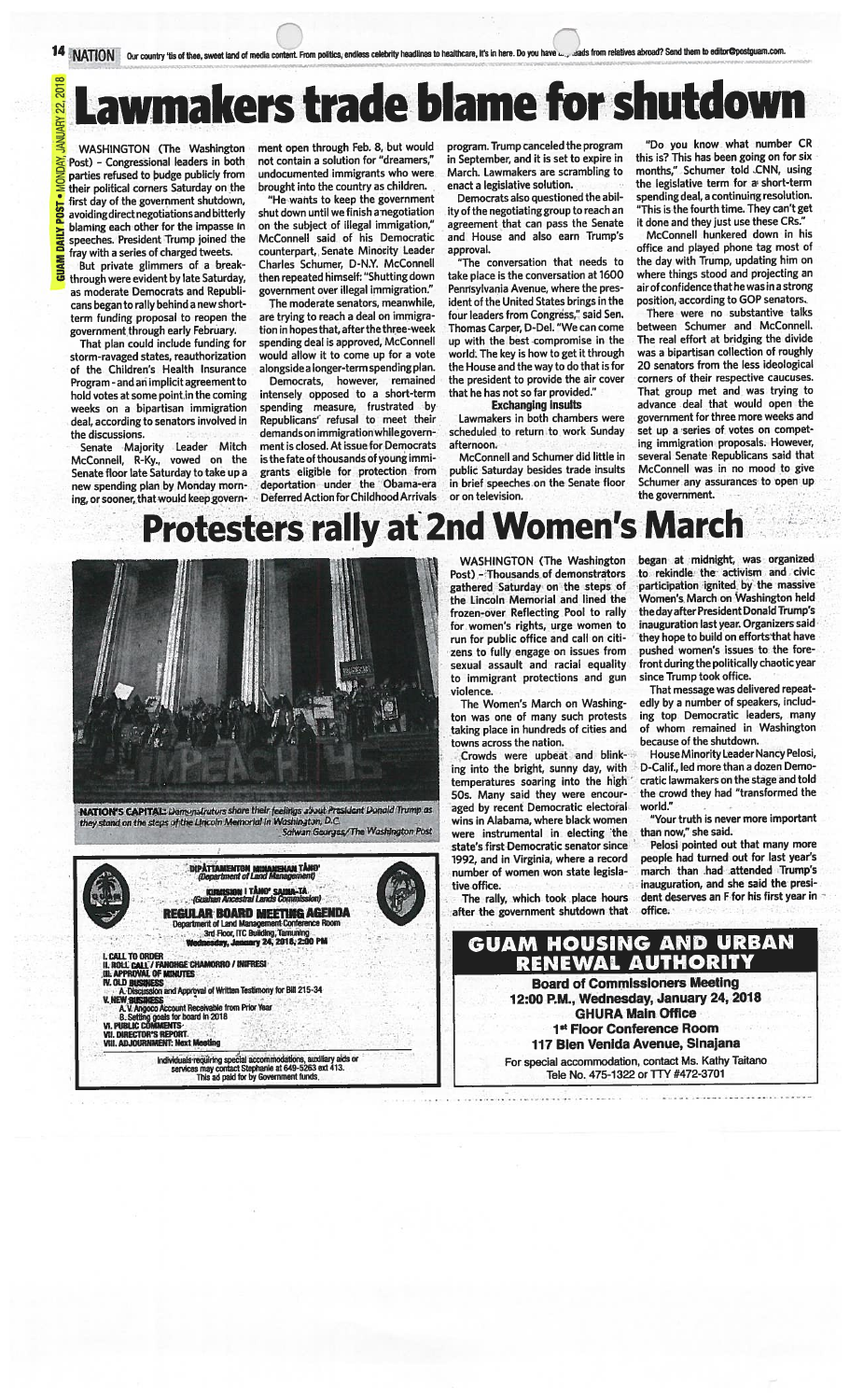

**Present** 

**Absent** 

#### TITLE: NAME: **BOARD OF COMMISSIONERS:**

|    | 1. Anthony J.P. Ada  | Chairman            |
|----|----------------------|---------------------|
| 2. | Ronald T. Laguana    | Vice Chair          |
|    | 3. Maria G. Cruz     | Secretary/Treasurer |
|    | 4. Ronald F. Eclavea | Commissioner        |
|    | 5. Anita F. Orlino   | Commissioner        |
|    | 6. Antonio A. Sablan | Commissioner        |

**Louisa M. Wessling** 

#### **STAFF and GUESTS:**

7.

Michael J.B. Borja 1. David V. Camacho 2. Margarita Borja 3.  $4.$ Matthew Leon Guerrero 5. Joey Leon Guerrero **Stephanie Duenas** 6. Nicolas Toft 7. Joe Borja Mg, Salas Senator Tom Ada  $8.$ 

| Director                     |
|------------------------------|
| Deputy Director              |
| <b>Land Administrator</b>    |
| <b>Land Agent Supervisor</b> |
| Land Agent II                |
| Land Agent I                 |
| OAG - Legal Council          |

Commissioner



**SIGNATURE:** 



Note here and initial if Board Member on

Quorum Canfirmed



Remarks:

(2014 REV 05/27/2014)

ITC Building, Dept. of Land Management Office, 3<sup>rd</sup> floor, West Wing | P.O. Box 2950, Hagatna, Guaha Tel: (671) 649-5263 ext. 432/435 | Fax: (671) 649-5383 Website: http://dlm.guam.gov